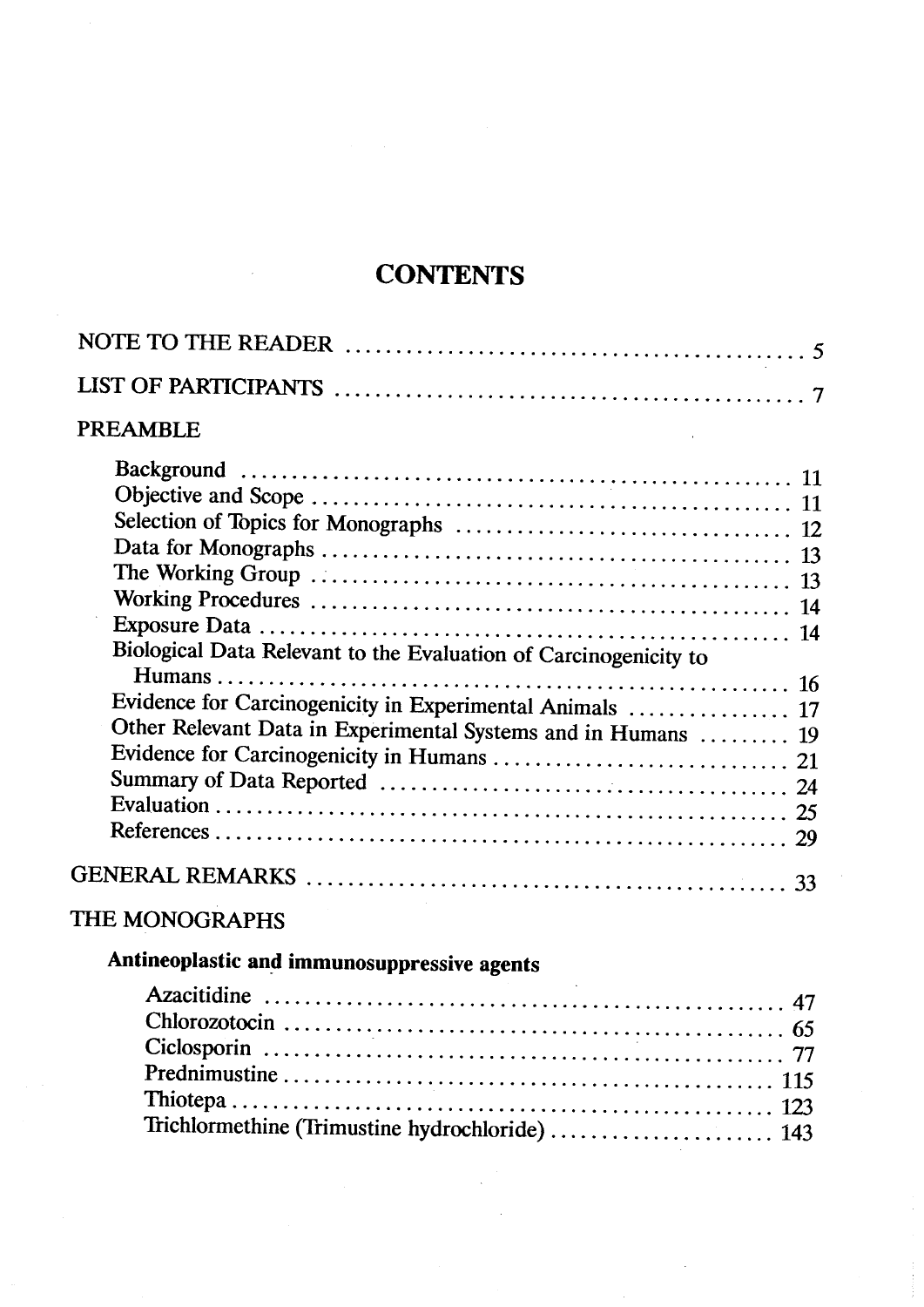## **CONTENTS**

| <b>Antimicrobial agents</b>                           |            |
|-------------------------------------------------------|------------|
|                                                       | 153        |
| <b>Other drugs</b>                                    |            |
|                                                       | 293<br>307 |
|                                                       |            |
| APPENDIX 1. SUMMARY TABLE OF GENETIC AND RELATED      |            |
| APPENDIX 2. ACTIVITY PROFILES FOR GENETIC AND RELATED | 337        |
| SUPPLEMENTARY CORRIGENDA TO VOLUMES 1-49  385         |            |
| CUMULATIVE INDEX TO THE MONOGRAPHS SERIES  387        |            |